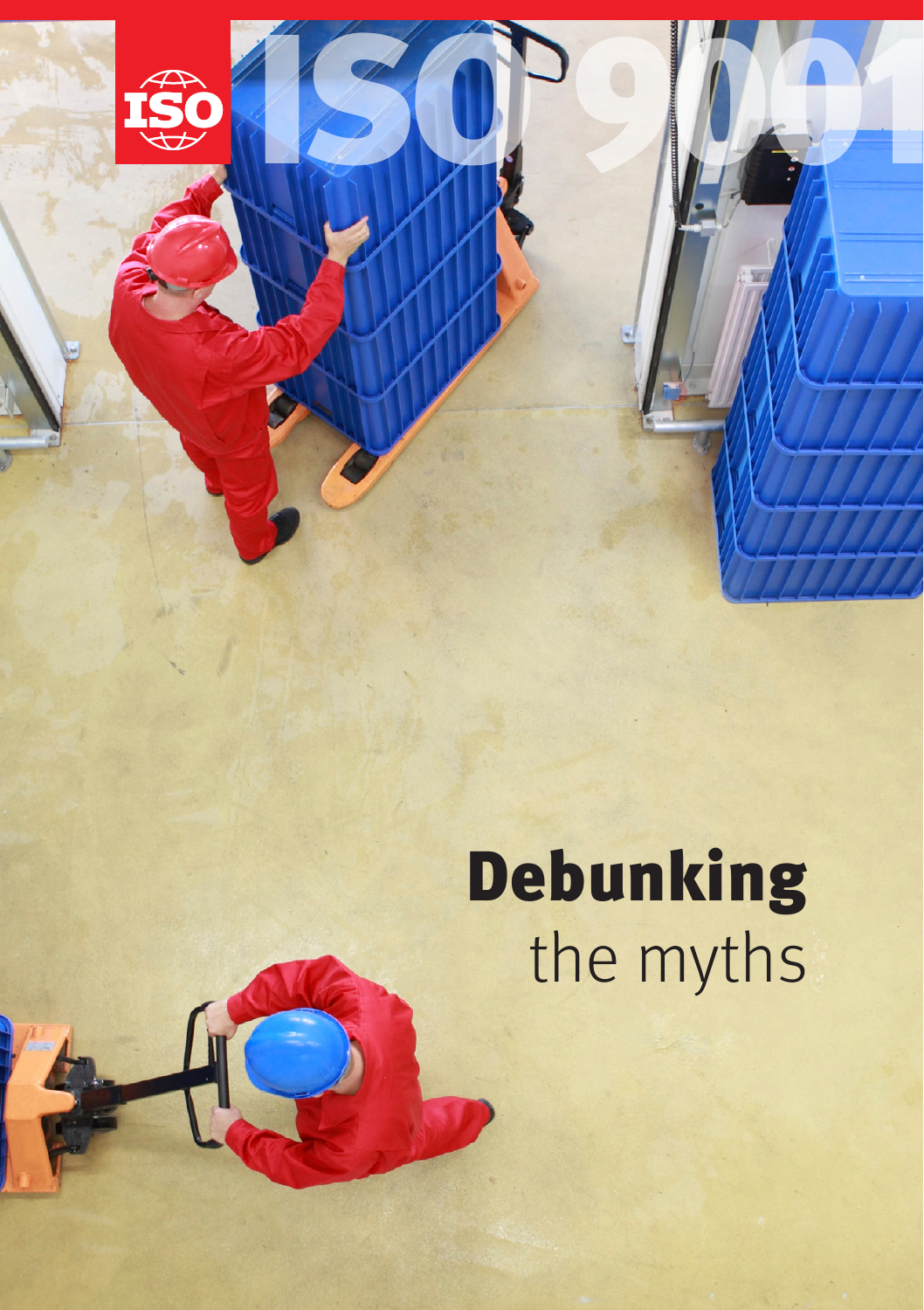#### What is ISO 9001?

ISO 9001 is a standard that sets out the requirements for a quality management system. It helps businesses and organizations be more efficient and improve customer satisfaction.

#### Is it very complicated?

No. ISO 9001 can seem difficult at first but the concepts behind the standard are very simple. The seven quality management principles are a good place to start and will be of great help when it comes to defining your quality management system. In addition, a lot of supporting information is available from your ISO member, the group of experts responsible for the standard and the ISO Website (**www.iso.org**).

## Isn't it an old document designed for the way businesses worked in the 1990s?

First published in 1987, ISO 9001 has been around for many years, but it is regularly updated to ensure that it remains relevant to today's business environment. In its latest version, ISO 9001:2015 incorporates elements such as a stronger focus on stakeholders and the wider context of an organization to fit the evolving needs of modern business.

The standard is designed to be flexible enough for use by different types of organizations. For this reason, it does not specify what the objectives relating to "quality" or "meeting customer needs" should be. Instead, it requires organizations to define these objectives themselves and continually improve their processes in order to reach them.



### Isn't it the preserve of big business?

No. The standard can be used by any organization, regardless of size or type. While small companies may not have staff dedicated to quality, they can still enjoy the benefits of implementing the standard. Tips for small businesses can be found in the publication ISO 9001 for small businesses. What to do, available from your ISO member or through the ISO Store.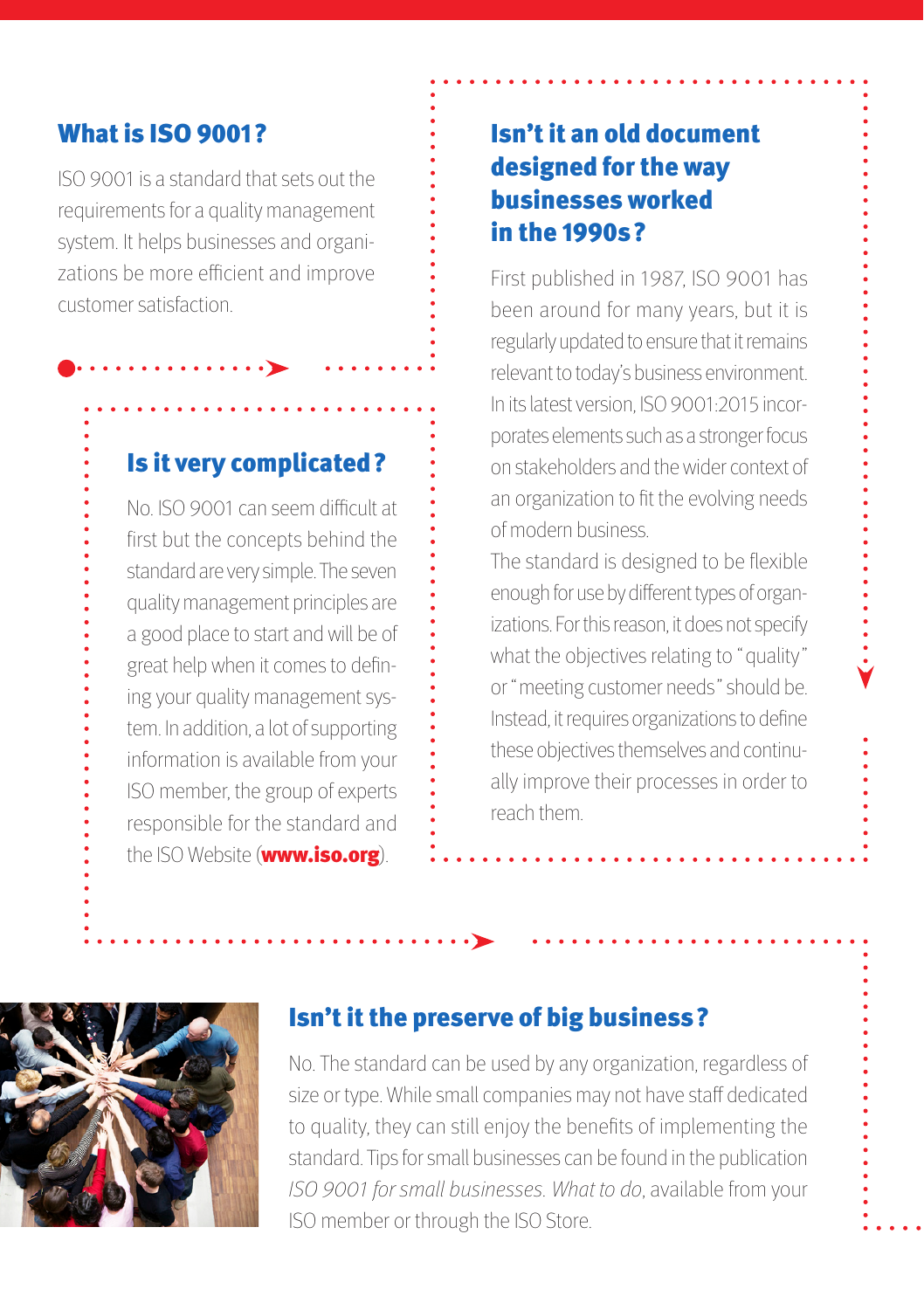#### Is it very expensive?

The standard itself is reasonably priced and can be purchased from the ISO member in your country or through the ISO Store. Getting certified to the standard – which is not compulsory – will incur extra cost that can vary according to the certification body you choose and where you are based (ISO does not perform certification). Some companies may also decide to use an external consultant. This is not strictly necessary, however, and a lot of helpful advice can be found in supporting publications available from ISO and its members.

#### Isn't it just for manufacturers?

No, the standard can be used by any organization, including service providers such as hospitals, banks or universities. In fact, the most recent version of the standard was specifically designed to be more accessible to organizations outside the manufacturing sector.

#### Will it help me increase my profits?

ISO 9001 can help bring financial benefits in a number of ways:

- Using ISO 9001 can increase productivity and efficiency, thus lowering the costs of an organization.
- Using ISO 9001 can improve customer experience, resulting in repeat business, increased sales and additional income for your business.
- Getting certified to ISO 9001 can enhance your reputation, attracting new customers to your organization.



# Does it mean lots of extra paperwork?

Not necessarily! The standard requires you to document a number of things but, actually, these are relatively limited. Its flexibility means that you will be able to find a way of using it that fits your organization without requiring unnecessary paperwork.